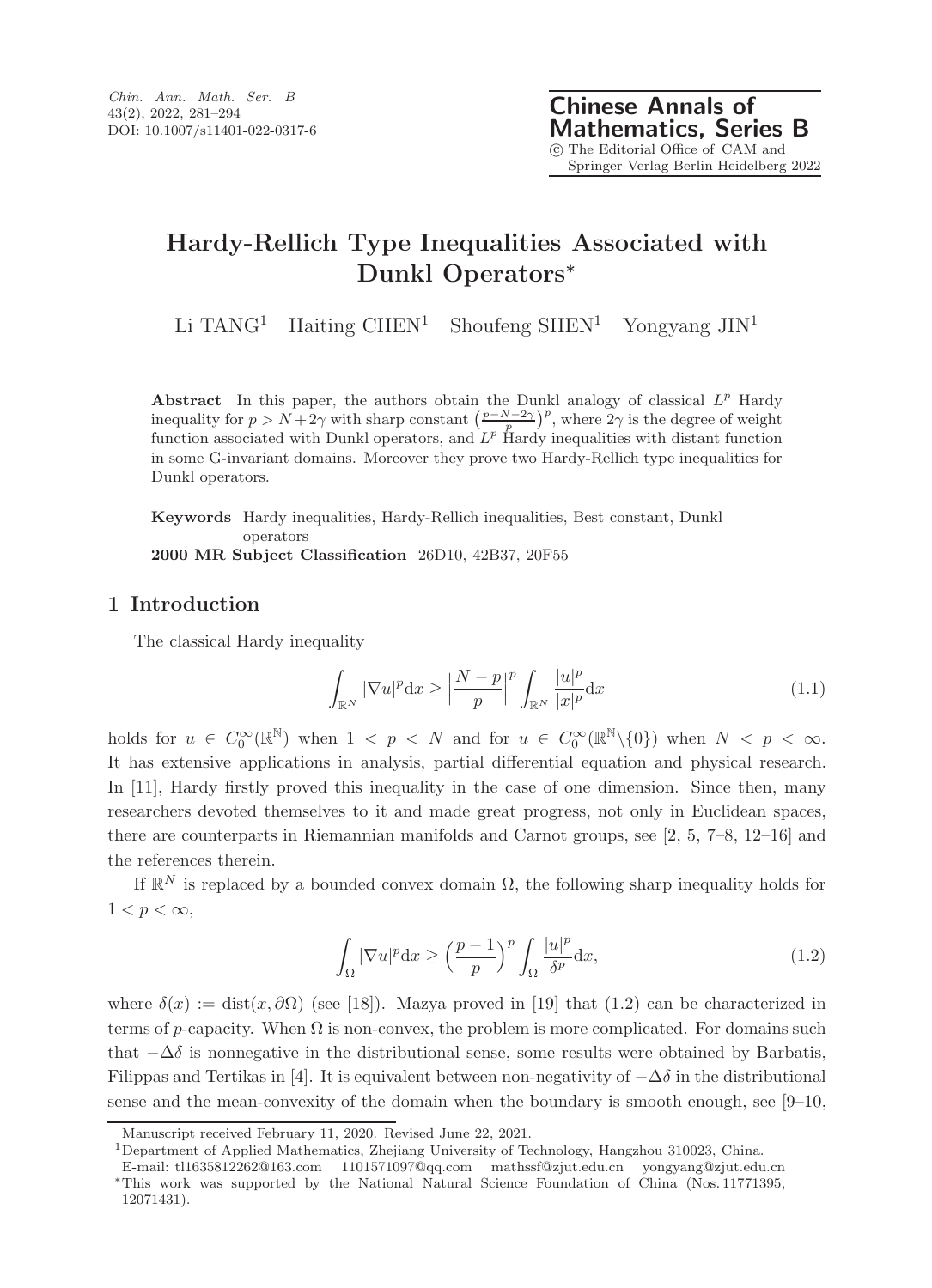17, 20]. Ancona [1] obtained some results in planar simply connected domains by using Koebe one-quarter theorem; some other Hardy inequalities for special domains see [8].

The Rellich inequality

$$
\int_{\mathbb{R}^N} |\Delta u|^2 \, \mathrm{d}x \ge \frac{N^2 (N-4)^2}{16} \int_{\mathbb{R}^N} \frac{|u|^2}{|x|^4} \, \mathrm{d}x \tag{1.3}
$$

is a generalization of Hardy inequality, which holds for  $u \in C_0^{\infty}(\mathbb{R}^N)$  and the constant  $\frac{N^2(N-4)^2}{16}$ 16 is sharp when  $N \geq 5$ . In [22], Tertikas and Zographopoulos obtained a Hardy-Rellich type inequality which reads as

$$
\int_{\mathbb{R}^N} |\Delta u|^2 \mathrm{d}x \ge \frac{N^2}{4} \int_{\mathbb{R}^N} \frac{|\nabla u|^2}{|x|^2} \mathrm{d}x,\tag{1.4}
$$

where  $N \geq 5$ , the constant  $\frac{N^2}{4}$  is also sharp.

In the setting of Dunkl operators, the author in [23] proved a sharp analogical inequality of (1.1) for Dunkl operators

$$
\int_{\mathbb{R}^N} |\nabla_k u|^2 \, \mathrm{d}\mu_k \ge \left(\frac{N + 2\gamma - 2}{2}\right)^2 \int_{\mathbb{R}^N} \frac{|u|^2}{|x|^2} \, \mathrm{d}\mu_k,\tag{1.5}
$$

and the following inequality for  $1 < p < \frac{N+2\gamma}{1+2\gamma}$ ,

$$
\int_{\mathbb{R}^N} |\nabla_k u|^p \, \mathrm{d}\mu_k \ge \left(\frac{N+2\gamma-2p\gamma-p}{p}\right)^p \int_{\mathbb{R}^N} \frac{|u|^p}{|x|^p} \, \mathrm{d}\mu_k,\tag{1.6}
$$

however the sharpness of the constant for  $p \neq 2$  in (1.6) is not known. They also obtained an analogical inequality of (1.3) for Dunkl Laplacian

$$
\int_{\mathbb{R}^N} |\Delta_k u|^2 \, \mathrm{d}\mu_k \ge \frac{(N+2\gamma)^2 (N+2\gamma-4)^2}{16} \int_{\mathbb{R}^N} \frac{|u|^2}{|x|^4} \, \mathrm{d}\mu_k,\tag{1.7}
$$

where the constant  $\frac{(N+2\gamma)^2(N+2\gamma-4)^2}{16}$  is sharp.

The plan of this paper is as follows: We introduce some definitions and basic facts of Dunkl operators in the second section. Then, in section three, we obtain some  $L^p$  Hardy inequalities associated with distant function for Dunkl operators by choosing specific vector fields, especially a Hardy inequality on a non-convex domain  $\Omega = B(0, R)^c$ , which leads to classical  $L^p$  Hardy inequality associated with Dunkl operators for  $p > N + 2\gamma$ . In the last section, we obtain two Hardy-Rellich type inequalities for Dunkl operators by the method of spherical h-harmonic decomposition.

#### 2 Preliminaries

Dunkl theory is a generalization of Fourier analysis and special function theory about root system. It generalizes Bessel functions on flat symmetric spaces, also Macdonald polynomials on affine buildings. Moreover, Dunkl theory has extensive applications in algebra (double affine Hecke algebras), probability theory (Feller processes with jump) and mathematical physics (quantum many body problems, Calogero-Moser-Sutherland molds).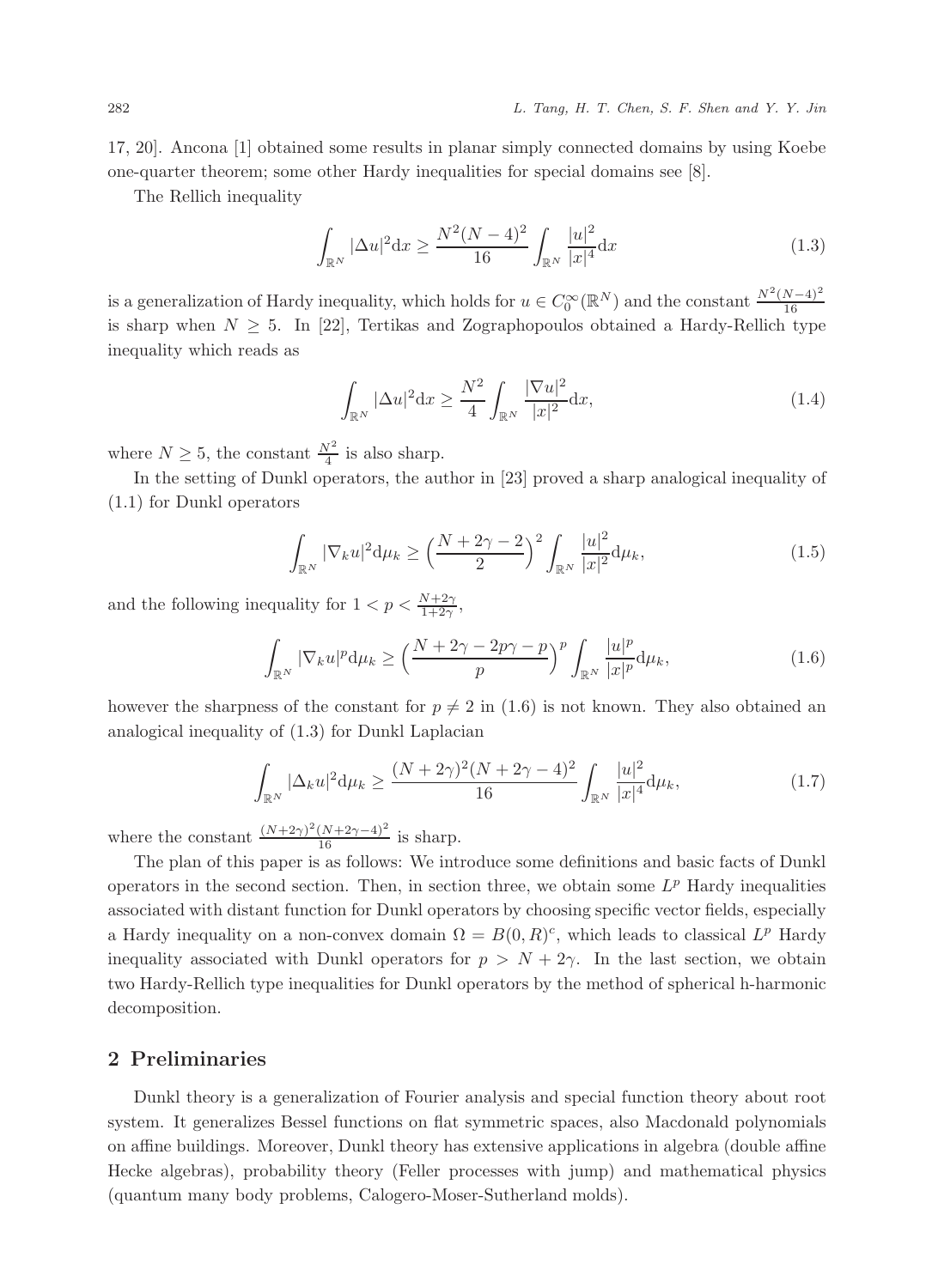In this section, we will introduce some fundamental concepts and notations of Dunkl operators, see also [6, 21] for more details.

If a finite set  $R \subset \mathbb{R}^N \setminus \{0\}$  such that  $R \cap \alpha \mathbb{R} = \{-\alpha, \alpha\}$  and  $\sigma_\alpha(R) = R$  for all  $\alpha \in R$ , then we call R a root system. Denote  $\sigma_{\alpha}$  as the reflection on the hyperplane which is orthogonal to the root  $\alpha$ , written as

$$
\sigma_{\alpha} x = x - 2 \frac{\langle \alpha, x \rangle}{\langle \alpha, \alpha \rangle} \alpha.
$$

We write G as the group generated by all the reflections  $\sigma_{\alpha}$  for  $\alpha \in R$ , it is a finite group. Let  $k: \mathbb{R} \to [0, \infty)$  be a G-invariant function, i.e.,  $k(\alpha) = k(v\alpha)$  for all  $v \in G$  and all  $\alpha \in \mathbb{R}$ , simply written as  $k_{\alpha} = k(\alpha)$ . R can be denoted as  $R = R_+ \cup (-R_+)$ , when  $\alpha \in R_+$ , then  $-\alpha \in -R_+$ , and  $R_+$  is called a positive subsystem. We fix a positive subsystem  $R_+$  in a root system R. Without loss of generality, we assume that  $|\alpha|^2 = 2$  for all  $\alpha \in R$ .

**Definition 2.1** For  $i = 1, \dots, N$ , the Dunkl operators on  $C^1(\mathbb{R}^N)$  is defined as follows

$$
T_i u(x) = \partial_i u(x) + \sum_{\alpha \in R_+} k_\alpha \alpha_i \frac{u(x) - u(\sigma_\alpha x)}{\langle \alpha, x \rangle}.
$$

By this definition, we can see that even if the decomposition of  $R$  is not unique, the different choices of positive subsystems make no difference in the definitions due to the G-invariance of k. Denote by  $\nabla_k = (T_1, \dots, T_N)$  the Dunkl gradient,  $\Delta_k = \sum_{i=1}^N$  $i=1$  $T_i^2$  the Dunkl-Laplacian. Especially, for  $k = 0$  we have  $\nabla_0 = \nabla$  and  $\Delta_0 = \Delta$ . The Dunkl-Laplacian can be written in terms of the usual gradient and Laplacian as follows:

$$
\Delta_k u(x) = \Delta u(x) + 2 \sum_{\alpha \in R_+} k_\alpha \left[ \frac{\langle \nabla u(x), \alpha \rangle}{\langle \alpha, x \rangle} - \frac{u(x) - u(\sigma_\alpha x)}{\langle \alpha, x \rangle^2} \right].
$$

The weight function naturally associated to Dunkl operators is

$$
\omega_k(x) = \prod_{\alpha \in R_+} |\langle \alpha, x \rangle|^{2k_{\alpha}}.
$$

This is a homogeneous function of degree  $2\gamma$ , where

$$
\gamma:=\sum_{\alpha\in R_+}k_\alpha.
$$

We will work in spaces  $L^p(\mu_k)$ , where  $d\mu_k = \omega_k dx$  is the weighted measure. About this weighted measure we have the formula of integration by parts

$$
\int_{\mathbb{R}^N} T_i(u)v \mathrm{d}\mu_k = -\int_{\mathbb{R}^N} u T_i(v) \mathrm{d}\mu_k.
$$

If at least one of the functions  $u, v$  is G-invariant, the following Leibniz rule

$$
T_i(uv) = uT_i v + vT_i u
$$

holds. In general, we have

$$
T_i(uv)(x) = v(x)T_iu(x) + u(x)T_iv(x) - \sum_{\alpha \in R_+} k_{\alpha} \alpha_i \frac{(u(x) - u(\sigma_{\alpha}x))(v(x) - v(\sigma_{\alpha}x))}{\langle \alpha, x \rangle}.
$$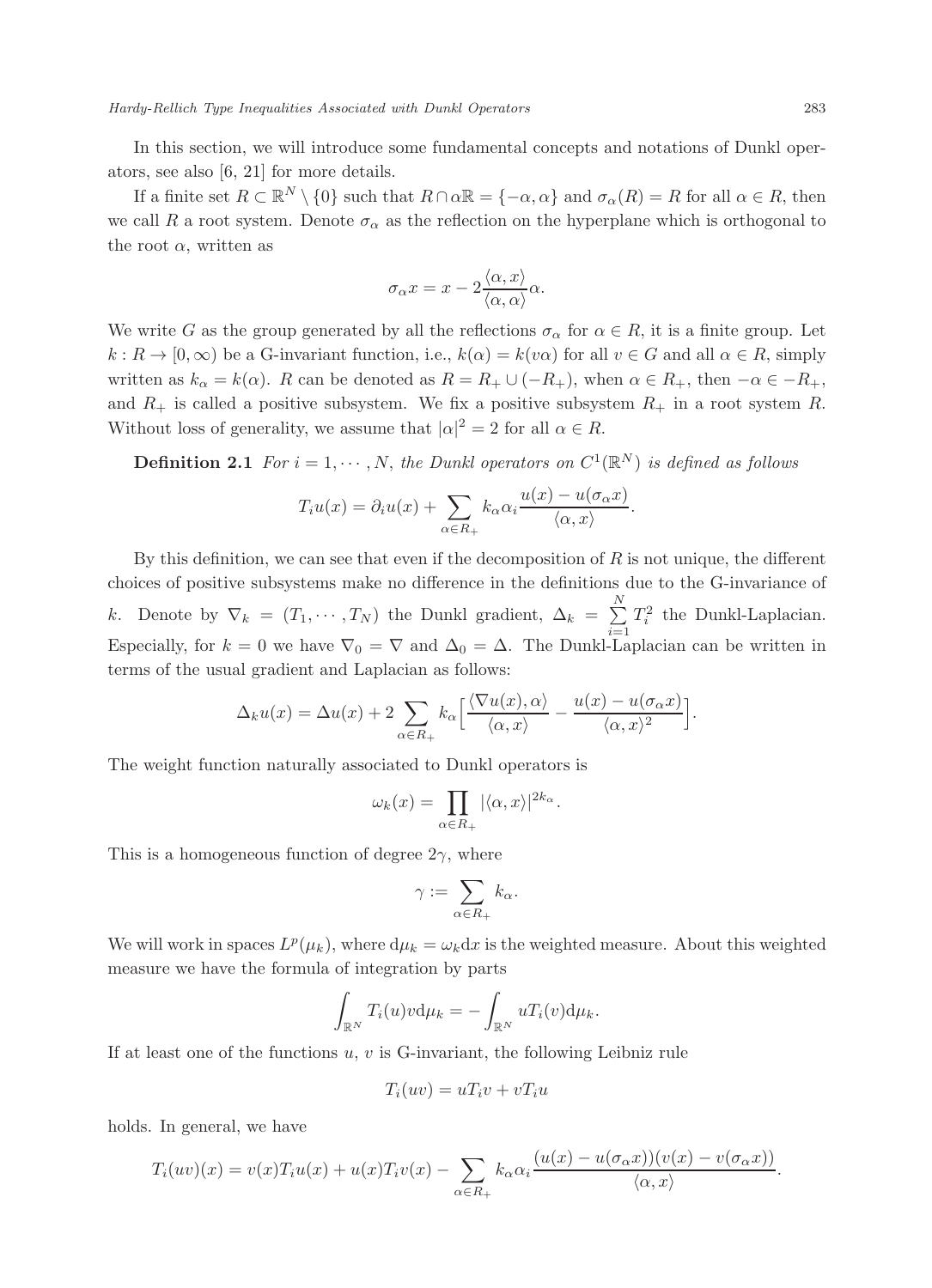## $3 L<sup>p</sup>$  Hardy Inequalities

In this section we prove a general Hardy inequality with remainder terms for Dunkl operators in G-invariant domains, then we get the Dunkl analogy of Hardy inequality (1.1) for  $p > N + 2\gamma$ .

Firstly, we review some basic facts of distant function.

**Lemma 3.1** (see [3]) Let  $\Omega \subset \mathbb{R}^N$  be an open set such that  $\partial \Omega \neq \emptyset$ . The following propositions hold true.

(i) The function  $\delta(x)$  is differentiable at a point  $x \in \Omega$  if and only if there exists a unique point  $N(x) = y \in \partial\Omega$  such that  $\delta(x) = |x - y|$ . If  $\delta(x)$  is differentiable, then  $\nabla \delta(x) = \frac{x - y}{|x - y|}$  and  $|\nabla \delta| = 1.$ 

(ii) Denote  $\Sigma(\Omega)$  as the set of points where  $\delta(x)$  is not differentiable. If  $\Omega$  is bounded with  $C^{2,1}$  boundary, then  $|\Sigma(\Omega)| = 0$ .

(iii) Assume that  $\Omega$  is convex. Then  $\Delta \delta \leq 0$  in the sense of distributions, i.e.,

$$
\int_{\Omega} \delta(x) \Delta \varphi(x) dx \le 0, \quad \varphi \in C_0^{\infty}(\Omega), \ \varphi \ge 0.
$$

For  $\Omega \subset \mathbb{R}^N$ , if for all  $x \in \Omega$ ,  $g \in G$ , we have  $gx \in \Omega$ , then  $\Omega$  is called a G-invariant domain. **Lemma 3.2** If  $\Omega \subset \mathbb{R}^N$  is G-invariant,  $g \in G$ ,  $x \in \Omega \setminus \Sigma(\Omega)$ , then

$$
(\nabla \delta \circ g)(x) = (g \circ \nabla \delta)(x). \tag{3.1}
$$

**Proof** From the proof of Theorem 5.2 in [23], the function  $\delta(x)$  is G-invariant. For any  $x \in \Omega$ , we have  $y = N(x) \in \partial \Omega$ ,  $\delta(x) = |x - y|$  and

$$
\delta(gx) = \delta(x) = |x - y| = |g(x - y)| = |gx - gy|.
$$

Due to the uniqueness of  $N(x)$ , we get that  $N(gx) = gy$ . Therefore

$$
\nabla \delta(gx) = \frac{gx - gy}{|gx - gy|} = \frac{g(x - y)}{|x - y|} = g(\nabla \delta(x)).
$$

**Remark 3.1** If  $F = h_1x + h_2\nabla\delta$ , where  $h_1, h_2$  are G-invariant functions, then by Lemma 3.2, we have that  $\langle \alpha, F(\sigma_{\alpha} x) \rangle = -\langle \alpha, F \rangle$ .

**Theorem 3.1** Let  $\Omega \subset \mathbb{R}^N$  be a G-invariant domain with  $|\Sigma(\Omega)| = 0$ . Then for all  $u \in$  $C_0^{\infty}(\Omega)$ , we have the inequality

$$
\int_{\Omega} |\nabla_k u|^2 d\mu_k \ge \left(\frac{p-1}{p}\right)^p \int_{\Omega} \frac{|u|^p}{\delta^p} d\mu_k + \left(\frac{p-1}{p}\right)^{p-1} \int_{\Omega} \left[ -\Delta \delta + \left(\frac{p}{2} - 1\right) \langle \rho, \nabla \delta \rangle - \frac{p}{2} |\langle \rho, \nabla \delta \rangle| \right] \frac{|u|^p}{\delta^{p-1}} d\mu_k, \quad (3.2)
$$

where  $\rho := 2 \sum$  $\sum_{\alpha \in R_+} k_{\alpha} \frac{\alpha}{\langle \alpha, x \rangle}.$ 

**Proof** If F satisfies that  $\langle \alpha, F(\sigma_\alpha x) \rangle = -\langle \alpha, F \rangle$ , then

$$
\int_{\Omega} (\nabla_k \cdot F) |u|^p \mathrm{d} \mu_k = - \int_{\Omega} F \cdot \nabla_k (|u|^p) \mathrm{d} \mu_k
$$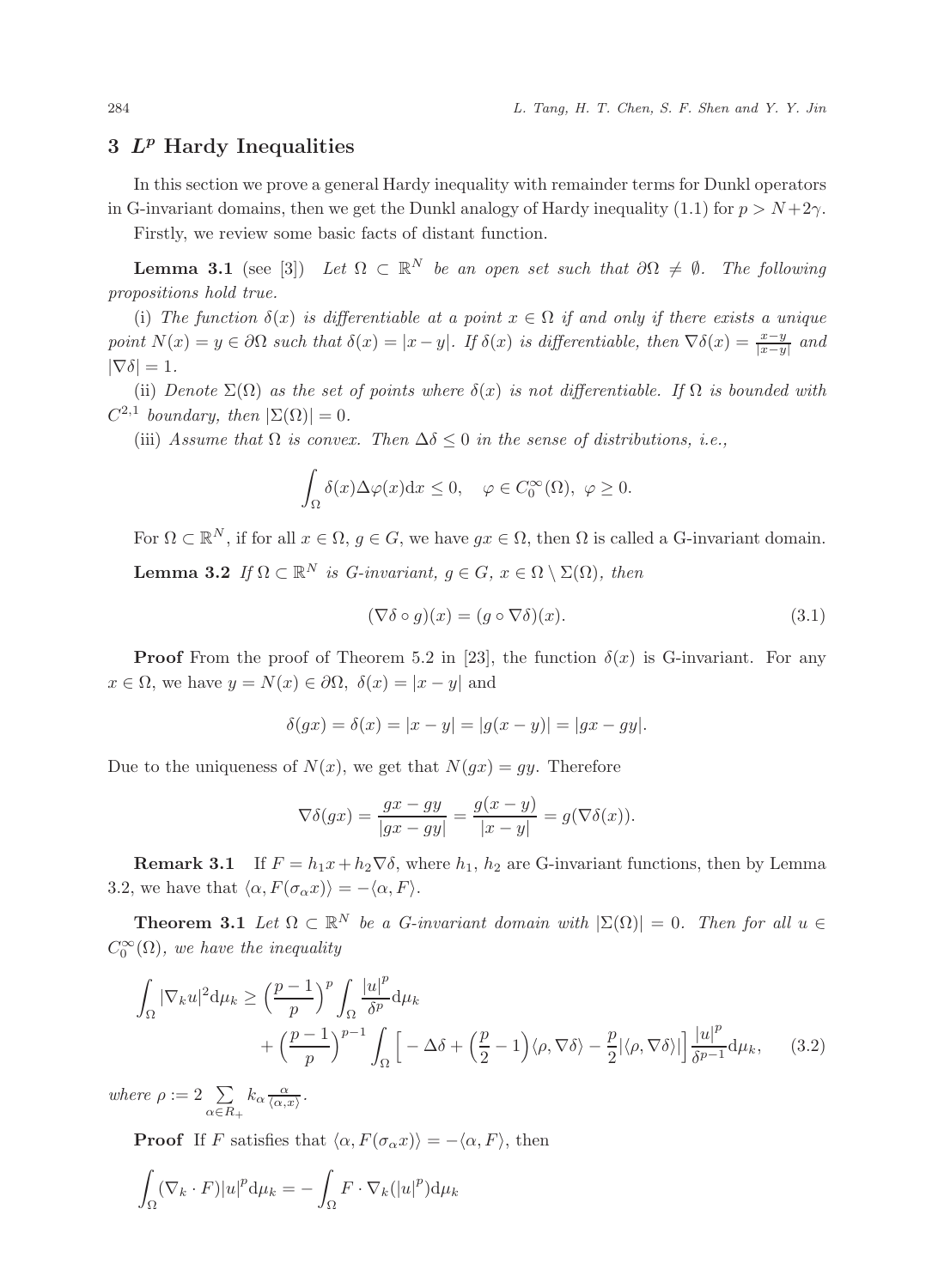$$
= -\int_{\Omega} F \cdot \nabla (|u|^p) d\mu_k - \int_{\Omega} \sum_{\alpha \in R_+} k_{\alpha} \frac{|u|^p - |u(\sigma_{\alpha} x)|^p}{\langle \alpha, x \rangle} \langle \alpha, F \rangle d\mu_k. \tag{3.3}
$$

Let  $x = \sigma_{\alpha} y$ . Then

$$
\int_{\Omega} |u|^p \frac{\langle \alpha, F \rangle}{\langle \alpha, x \rangle} d\mu_k = \int_{\Omega} |u(\sigma_{\alpha} y)|^p \frac{\langle \alpha, F(\sigma_{\alpha} y) \rangle}{\langle \alpha, \sigma_{\alpha} y \rangle} d\mu_k(\sigma_{\alpha} y).
$$
\n(3.4)

Because of  $\langle \alpha, F(\sigma_\alpha y) \rangle = -\langle \alpha, F(y) \rangle$ ,  $\langle \alpha, \sigma_\alpha y \rangle = -\langle \alpha, y \rangle$ ,  $d\mu_k(\sigma_\alpha y) = \omega_k(\sigma_\alpha y)d(\sigma_\alpha y) =$  $\omega_k(y)|J|dy$ , where

$$
J = \left| \frac{\partial(\sigma_{\alpha} y)}{\partial(y)} \right| = \begin{vmatrix} 1 - \alpha_1^2 & -\alpha_1 \alpha_2 & -\alpha_1 \alpha_3 & \cdots & -\alpha_1 \alpha_n \\ -\alpha_2 \alpha_1 & 1 - \alpha_2^2 & -\alpha_2 \alpha_3 & \cdots & -\alpha_2 \alpha_n \\ -\alpha_3 \alpha_1 & -\alpha_3 \alpha_2 & 1 - \alpha_3^2 & \cdots & -\alpha_3 \alpha_n \\ \vdots & \vdots & \vdots & \ddots & \vdots \\ -\alpha_n \alpha_1 & -\alpha_n \alpha_2 & -\alpha_n \alpha_3 & \cdots & 1 - \alpha_n^2 \end{vmatrix}.
$$

Straightforward calculation shows that  $J = -1$ .

Thus  $d\mu_k(\sigma_\alpha y) = d\mu_k(y)$ , and we have

$$
\int_{\Omega} |u|^p \frac{\langle \alpha, F \rangle}{\langle \alpha, x \rangle} d\mu_k = \int_{\Omega} |u(\sigma_{\alpha} y)|^p \frac{\langle \alpha, F(y) \rangle}{\langle \alpha, y \rangle} d\mu_k(y).
$$
\n(3.5)

Putting  $(3.5)$  into  $(3.3)$ , we get

$$
\int_{\Omega} (\nabla_{k} \cdot F)|u|^{p} d\mu_{k} = -\int_{\Omega} p|u|^{p-2} u(F \cdot \nabla u) d\mu_{k}
$$
\n
$$
= -\int_{\Omega} p|u|^{p-2} u((F \cdot \nabla_{k} u) - \sum_{\alpha \in R_{+}} k_{\alpha} \frac{u(x) - u(\sigma_{\alpha} x)}{\langle \alpha, x \rangle} \langle \alpha, F \rangle) d\mu_{k}
$$
\n
$$
= -\int_{\Omega} p|u|^{p-2} u(F \cdot \nabla_{k} u) d\mu_{k} + p \sum_{\alpha \in R_{+}} k_{\alpha} \int_{\Omega} \frac{\langle \alpha, F \rangle}{\langle \alpha, x \rangle} |u|^{p} d\mu_{k}
$$
\n
$$
- p \sum_{\alpha \in R_{+}} k_{\alpha} \int_{\Omega} \frac{\langle \alpha, F \rangle}{\langle \alpha, x \rangle} |u|^{p-2} u \cdot u(\sigma_{\alpha} x) d\mu_{k}
$$
\n
$$
\leq p \Big( \frac{p-1}{p} \epsilon^{-\frac{p}{p-1}} \int_{\Omega} |F|^{\frac{p}{p-1}} |u|^{p} d\mu_{k} + \frac{\epsilon^{p}}{p} \int_{\Omega} |\nabla_{k} u|^{p} d\mu_{k} \Big)
$$
\n
$$
+ \frac{1}{2} p \int_{\Omega} \langle \rho, F \rangle |u|^{p} d\mu_{k} - \frac{1}{2} p \int_{\Omega} \langle \rho, F \rangle |u|^{p-2} u \cdot u(\sigma_{\alpha} x) d\mu_{k}, \qquad (3.6)
$$

we used Hölder inequality and Young inequality in the last inequality above. Then,

$$
\int_{\Omega} \epsilon^{p} |\nabla_{k} u|^{p} d\mu_{k} \geq \int_{\Omega} \left( \nabla_{k} \cdot F - (p-1)\epsilon^{-\frac{p}{p-1}} |F|^{\frac{p}{p-1}} - \frac{1}{2} p \langle \rho, F \rangle \right) |u|^{p} d\mu_{k} + \frac{1}{2} p \int_{\Omega} \langle \rho, F \rangle |u|^{p-2} u \cdot u(\sigma_{\alpha} x) d\mu_{k}.
$$
\n(3.7)

Let  $F = -\frac{\nabla \delta}{\delta^{p-1}}$ . Since  $\delta$  is G-invariant,  $\nabla_k \delta = \nabla \delta$ , thus  $\nabla_k \cdot F = -\frac{\Delta_k \delta}{\delta^{p-1}} + (p-1) \frac{|\nabla \delta|^2}{\delta^p}$  $\frac{\delta^{o}$ . By  $(3.7)$ , we have

$$
\int_{\Omega} |\nabla_k u|^p \, \mathrm{d}\mu_k \ge \left( \frac{p-1}{\epsilon^p} - \frac{p-1}{\epsilon^{p+\frac{p}{p-1}}} \right) \int_{\Omega} \frac{|u|^p}{\delta^p} \, \mathrm{d}\mu_k
$$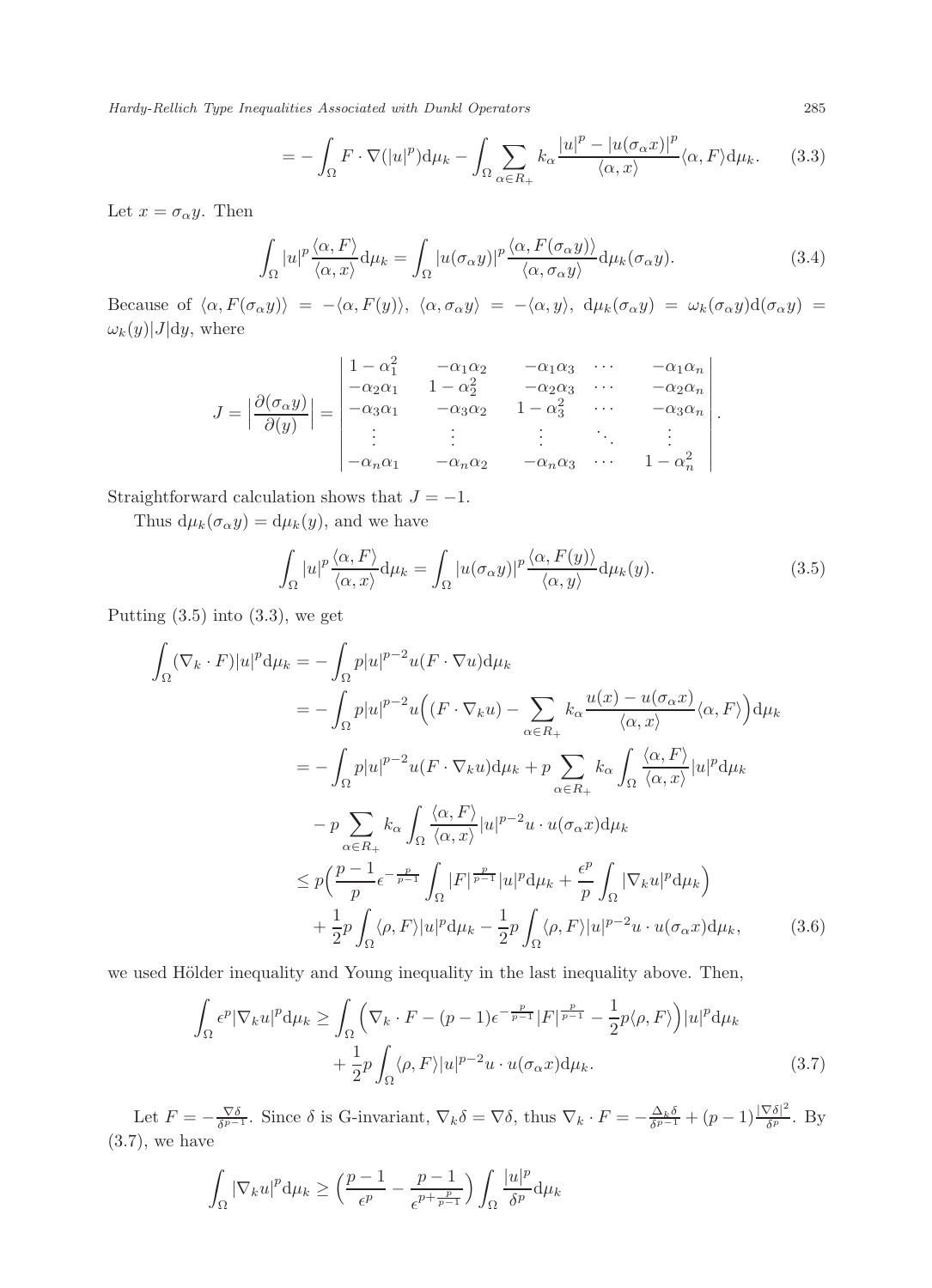286 L. Tang, H. T. Chen, S. F. Shen and Y. Y. Jin

$$
+\frac{1}{\epsilon^p} \int_{\Omega} \left( -\Delta_k \delta + \frac{p}{2} \langle \rho, \nabla \delta \rangle \right) \frac{|u|^p}{\delta^{p-1}} d\mu_k -\frac{p}{2\epsilon^p} \int_{\Omega} \langle \rho, \nabla \delta \rangle \frac{|u|^{p-2} u \cdot u(\sigma_\alpha x)}{\delta^{p-1}} d\mu_k \ge \left( \frac{p-1}{\epsilon^p} - \frac{p-1}{\epsilon^{p+\frac{p}{p-1}}} \right) \int_{\Omega} \frac{|u|^p}{\delta^p} d\mu_k +\frac{1}{\epsilon^p} \int_{\Omega} \left( -\Delta_k \delta + \frac{p}{2} \langle \rho, \nabla \delta \rangle - \frac{p}{2} |\langle \rho, \nabla \delta \rangle| \right) \frac{|u|^p}{\delta^{p-1}} d\mu_k.
$$
 (3.8)

The last inequality above is obtained by using Hölder inequality

$$
\int_{\Omega} \frac{\langle \rho, \nabla \delta \rangle}{\delta^{p-1}} |u|^{p-2} u \cdot u(\sigma_{\alpha} x) d\mu_k \leq \Big( \int_{\Omega} \frac{|\langle \rho, \nabla \delta \rangle|}{\delta^{p-1}} |u|^p d\mu_k \Big)^{\frac{p-1}{p}} \Big( \int_{\Omega} \frac{|\langle \rho, \nabla \delta \rangle|}{\delta^{p-1}} |u(\sigma_{\alpha} x)|^p d\mu_k \Big)^{\frac{1}{p}} \n= \int_{\Omega} \frac{|\langle \rho, \nabla \delta \rangle|}{\delta^{p-1}} |u|^p d\mu_k.
$$

The  $\frac{p-1}{\epsilon^p} - \frac{p-1}{\epsilon^{p+\frac{p}{p-1}}}$  $\frac{p-1}{\epsilon^{p+\frac{p}{p-1}}}$  takes the maximum value  $(\frac{p-1}{p})^p$  when  $\epsilon = (\frac{p}{p-1})^{\frac{p-1}{p}}$ . Also,

$$
-\Delta_k \delta + \frac{p}{2} \langle \rho, \nabla \delta \rangle = -\Delta \delta + \left(\frac{p}{2} - 1\right) \langle \rho, \nabla \delta \rangle,
$$

we thus complete the proof of Theorem 3.1.

**Remark 3.2** If the root system  $\widetilde{R}$  satisfies span $(\widetilde{R}) \subset \mathbb{R}^{N-1}$ . Then the following inequality holds for any  $u \in C_0^{\infty}(\mathbb{R}^{N-1} \times \mathbb{R}_+),$ 

$$
\int_{\mathbb{R}^{N-1}\times\mathbb{R}_+}|\nabla_k u|^p\mathrm{d}\mu_k \ge \left(\frac{p-1}{p}\right)^p \int_{\mathbb{R}^{N-1}\times\mathbb{R}_+} \frac{|u|^p}{x_n^p}\mathrm{d}\mu_k.
$$

Let  $S_N$  denote the symmetric group in N elements. A root system of  $S_N$  is given by  $R = \{\pm (e_i - e_j), 1 \leq i < j \leq N\}$  and

$$
(\operatorname{span}(R))^{\perp} = e_1 + \cdots + e_N =: \eta,
$$

see [3] for more details. Let the domain  $\Omega = \text{span}(R) \times \eta_+$ , where  $\eta_+$  is the positive direction of the straight line coinciding with  $\eta$ . Then  $\Omega$  is G-invariant,  $\delta(x) = \text{dist}(x, \text{span}R)$  and

$$
\nabla \delta = \frac{e_1 + \dots + e_N}{|e_1 + \dots + e_N|} = \frac{\eta}{\sqrt{N}}.
$$

Fix  $R_+ = \{e_i - e_j, 1 \leq i < j \leq N\}$ , then  $-\Delta\delta = 0$  and  $\langle \rho, \nabla\delta \rangle = 0$ , by Theorem 3.1, we have the following corollary.

**Corollary 3.1** For  $R = \{\pm (e_i - e_j), 1 \le i < j \le N\}$ ,  $u \in C_0^{\infty}(\text{span}(R) \times \eta_+)$ , the following inequality holds

Z span(R)×η<sup>+</sup> <sup>∇</sup><sup>u</sup> <sup>+</sup> <sup>k</sup> X 1≤i<j≤N <sup>u</sup>(x) <sup>−</sup> <sup>u</sup>(xeij ) x<sup>i</sup> − x<sup>j</sup> (e<sup>i</sup> − e<sup>j</sup> ) p dµ<sup>k</sup> ≥ p − 1 p p span(R)×η<sup>+</sup> |u| p δ p dµk,

where  $k = k_{\alpha} = k_{\beta}, \forall \alpha, \beta \in R$ ,  $\widetilde{x}_{ij} = (x_1, \dots, x_{i-1}, x_j, x_{i+1}, \dots, x_{j-1}, x_i, x_{j+1}, \dots, x_N)$ .

**Proof** It is easy to prove  $v \circ \sigma_\alpha \circ v^{-1} = \sigma_{v\alpha}$  for all  $v \in G$ , as there is one conjugate class in R, so  $k_{\alpha} = k_{\beta}$  for all  $\alpha, \beta \in R$ , see also [6]. Straightforward computation shows  $\sigma_{e_i-e_j}(x) = \tilde{x}_{ij}$ .

By  $(3.8)$  in the proof of Theorem 3.1, it is easy to see that the following theorem holds.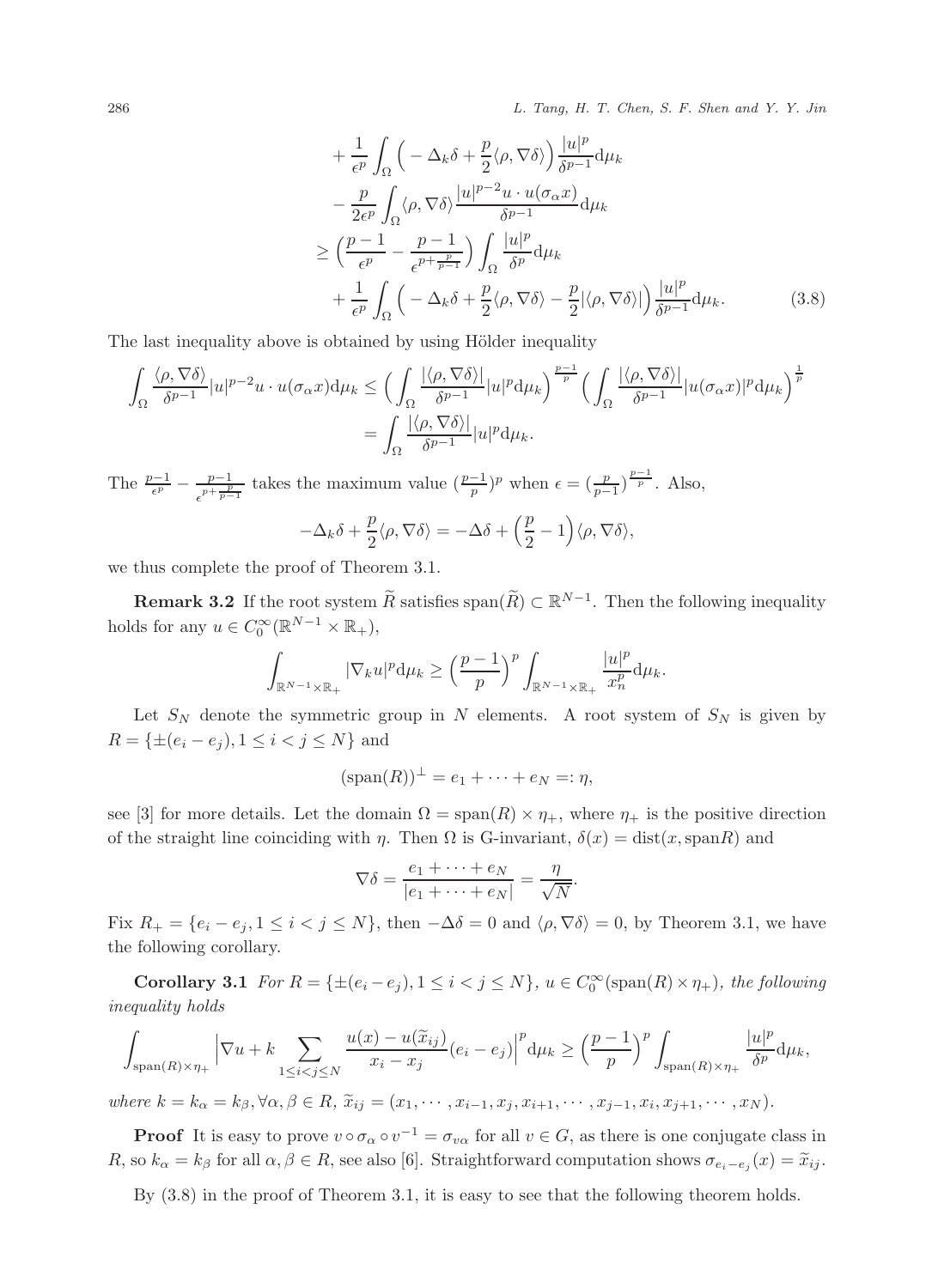**Theorem 3.2** If  $\Omega \subset \mathbb{R}^N$  satisfies  $|\Sigma(\Omega)| = 0$ ,  $\langle \rho, \nabla \delta \rangle \geq 0$ . The following inequality holds for all  $u \in C_0^{\infty}(\Omega)$ ,

$$
\int_{\Omega} |\nabla_k u|^p d\mu_k \ge (p-1)(\epsilon^{-p} - \epsilon^{-\frac{p^2}{p-1}}) \int_{\Omega} \frac{|u|^p}{\delta^p} d\mu_k - \epsilon^{-p} \int_{\Omega} \Delta_k \delta \frac{|u|^p}{\delta^{p-1}} d\mu_k, \tag{3.9}
$$

where  $\epsilon$  is a positive constant.

**Remark 3.3** If a domain  $\Omega$  satisfies that  $|\Sigma(\Omega)| = 0$ ,  $\langle \rho, \nabla \delta \rangle \geq 0$  and  $\delta \Delta_k \delta \leq \theta < p-1$ , where  $\theta$  is a positive constant, i.e., then there is a positive constant  $C = C(\theta, p)$  such that

$$
\int_{\Omega} |\nabla_k u|^p \, \mathrm{d}\mu_k \ge C \int_{\Omega} \frac{|u|^p}{\delta^p} \, \mathrm{d}\mu_k.
$$

**Corollary 3.2** Suppose that  $\Omega = B(0, r)^c$ ,  $p > N + 2\gamma$ , the following inequality holds for all  $u \in C_0^{\infty}(\Omega)$ ,

$$
\int_{\Omega} |\nabla_k u|^p \, \mathrm{d}\mu_k \ge \left(\frac{p - N - 2\gamma}{p}\right)^p \int_{\Omega} \frac{|u|^p}{\delta^p} \, \mathrm{d}\mu_k. \tag{3.10}
$$

**Proof** When  $\Omega = B(0, r)^c$ , then  $|\Sigma(\Omega)| = 0$ ,  $\delta = |x| - r$ ,  $\nabla \delta = \frac{x}{|x|}$ ,  $\Delta_k \delta = \frac{N + 2\gamma - 1}{|x|} < \frac{p-1}{\delta}$ , and

$$
(p-1)(\epsilon^{-p} - \epsilon^{-\frac{p^2}{p-1}})\frac{1}{\delta} - \epsilon^{-p}\Delta_k \delta = (p-1)(\epsilon^{-p} - \epsilon^{-\frac{p^2}{p-1}})\frac{1}{|x| - r} - \epsilon^{-p}\frac{N + 2\gamma - 1}{|x|}
$$
  
 
$$
\geq [(p - N - 2\gamma)\epsilon^{-p} - (p-1)\epsilon^{-\frac{p^2}{p-1}}]\frac{1}{|x| - r},
$$

we note  $(p - N - 2\gamma)\epsilon^{-p} - (p - 1)\epsilon^{-\frac{p^2}{p-1}}$  takes the maximum value  $(\frac{p-N-2\gamma}{p})^p$  when  $\epsilon =$  $\left(\frac{p}{p-N-2\gamma}\right)^{\frac{p-1}{p}}$ . Note that  $\langle \rho, \nabla \delta \rangle = \frac{2\gamma}{|x|} \geq 0$ , we complete the proof by Theorem 3.2.

Let  $r$  tend to zero, the following sharp inequality follows from Corollary 3.2.

Corollary 3.3 Suppose that  $p > N + 2\gamma$ . The following inequality holds for all  $u \in$  $C_0^{\infty}(\mathbb{R}^N\backslash\{0\}),$ 

$$
\int_{\mathbb{R}^N} |\nabla_k u|^p \, \mathrm{d}\mu_k \ge \left(\frac{p - N - 2\gamma}{p}\right)^p \int_{\mathbb{R}^N} \frac{|u|^p}{|x|^p} \, \mathrm{d}\mu_k. \tag{3.11}
$$

**Proof** There only remains to prove the optimality of the constant  $\left(\frac{p-N-2\gamma}{p}\right)^p$ . For any  $\epsilon > 0$  we choose

$$
u_\epsilon = \begin{cases} r, & r \leq 1, \\ r^{\frac{p-N-2\gamma-\epsilon}{p}}, & r > 1. \end{cases}
$$

We can write  $d\mu_k = r^{N+2\gamma-1}\omega_k(\xi) dr d\nu(\xi)$ , where  $\nu$  is the surface measure on the sphere  $\mathbb{S}^N$ . Thus by directly computing, we have

$$
\lim_{\epsilon \to 0} \frac{\int_{\mathbb{R}^N} |\nabla_k u_{\epsilon}|^p d\mu_k}{\int_{\mathbb{R}^N} \frac{|u_{\epsilon}|^p}{|x|^p} d\mu_k} = \left(\frac{p-N-2\gamma}{p}\right)^p.
$$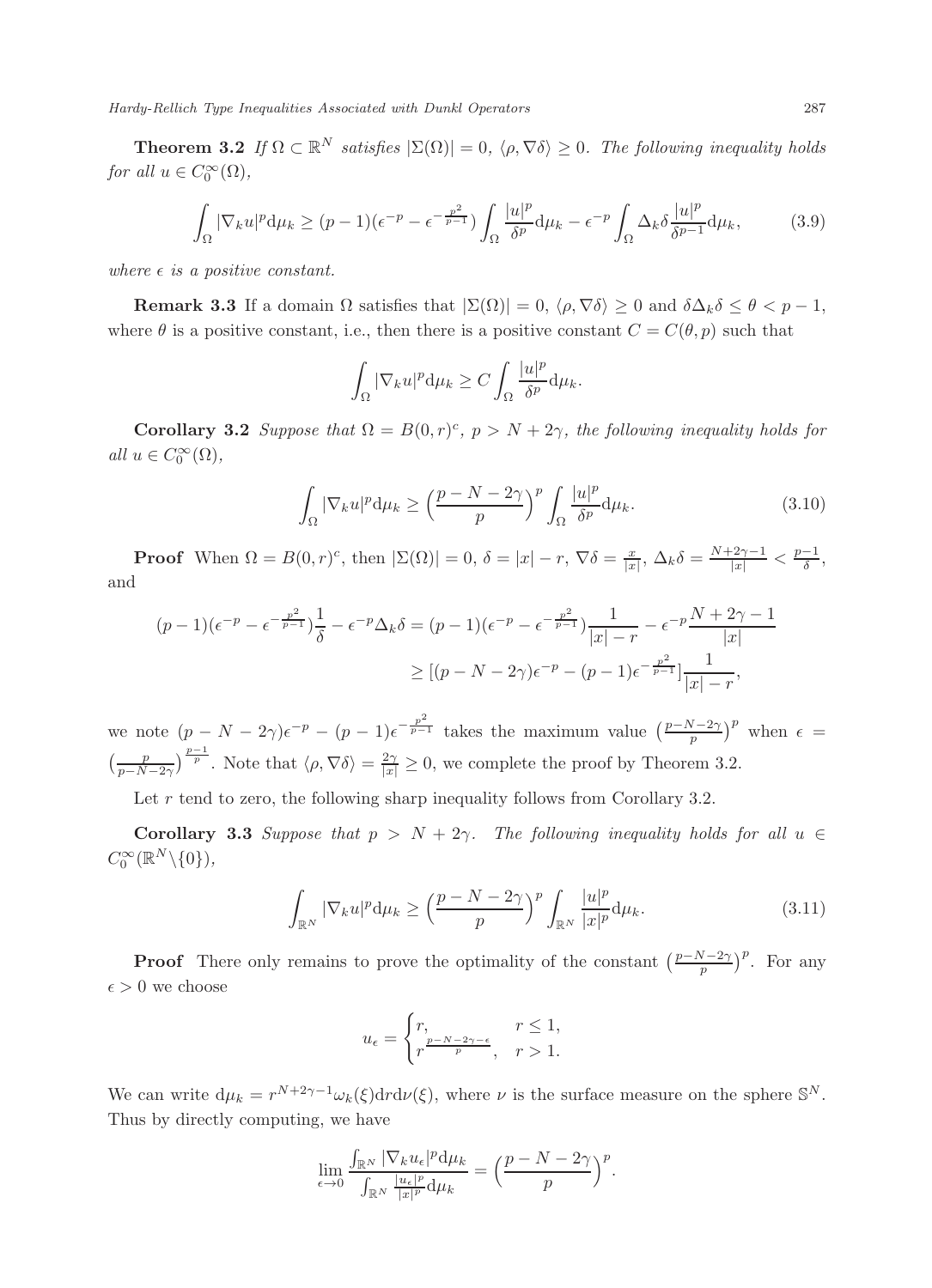### 4 Hardy-Rellich Type Inequality

Spherical h-harmonics We will introduce some concepts and fundermental facts for spherical h-harmonic theory, see [6] for more details. If a homogeneous polynomial  $p$  of degree n that satisfies

$$
\Delta_k p = 0,
$$

then we call it an h-harmonic polynomial of degree  $n$ . Spherical h-harmonics (or just hharmonics) of degree  $n$  are defined as the restrictions of  $h$ -harmonic polynomials of degree n to the unit sphere  $\mathbb{S}^{N-1}$ . Denote  $\mathcal{P}_n$  the space of h-harmonics of degree n. Denote  $d(n)$  the dimension of  $\mathcal{P}_n$ , it is finite and given by following formula:

$$
d(n) = \binom{n+N-1}{N-1} - \binom{n+N-3}{N-1}.
$$

Moreover, the space  $L^2(\mathbb{S}^{N-1}, \omega_k(\xi)d\xi)$  can be decomposed as the orthogonal direct sum of the spaces  $\mathcal{P}_n$ , for  $n = 0, 1, 2, \cdots$ .

Let  $Y_i^n$ ,  $i = 1, \dots, d(n)$  be an orthogonal basis of  $\mathcal{P}_n$ . In spherical polar coordinates  $x = r\xi$ for  $r \in [0, \infty)$  and  $\xi \in \mathbb{S}^{N-1}$ , we can write the Dunkl Laplacian as

$$
\Delta_k = \frac{\partial^2}{\partial r^2} + \frac{N + 2\gamma - 1}{r} \frac{\partial}{\partial r} + \frac{1}{r^2} \Delta_{k,0},
$$

where  $\Delta_{k,0}$  is an analogue of the classical Laplace-Beltrami operator on the sphere, and it only acts on the  $\xi$  variable. Then the spherical h-harmonics  $Y_i^n$  are eigenfunctions of  $\Delta_{k,0}$ , and its eigenvalues are given by

$$
\Delta_{k,0}Y_i^n = -n(n+N+2\gamma-2)Y_i^n =: \lambda_n Y_i^n.
$$

The *h*-harmonic expansion of a function  $u \in L^2(\mu_k)$  can be expressed as

$$
u(r\xi) = \sum_{n=0}^{\infty} \sum_{i=1}^{d(n)} u_{n,i}(r) Y_i^n(\xi),
$$

where

$$
u_{n,i}(r) = \int_{\mathbb{S}^{N-1}} u(r\xi) Y_i^n(\xi) \omega_k(\xi) d\nu(\xi), \tag{4.1}
$$

and  $\nu$  is the surface measure on the sphere  $\mathbb{S}^{N-1}$ .

**Theorem 4.1** Let  $\overline{N} \neq 2$ . Then we have the inequality

$$
\int_{\mathbb{R}^N} |x|^2 |\Delta_k u|^2 d\mu_k \ge \frac{(\overline{N} - 2)^2}{4} \int_{\mathbb{R}^N} |\nabla_k u|^2 d\mu_k,\tag{4.2}
$$

where  $\overline{N} := N + 2\gamma$ , and the constant  $\frac{(\overline{N}-2)^2}{4}$  is sharp.

**Proof** Our goal is to find best constant  $C$  satisfying

$$
\int_{\mathbb{R}^N} |x|^2 |\Delta_k u|^2 \mathrm{d} \mu_k - C \int_{\mathbb{R}^N} |\nabla_k u|^2 \mathrm{d} \mu_k \ge 0.
$$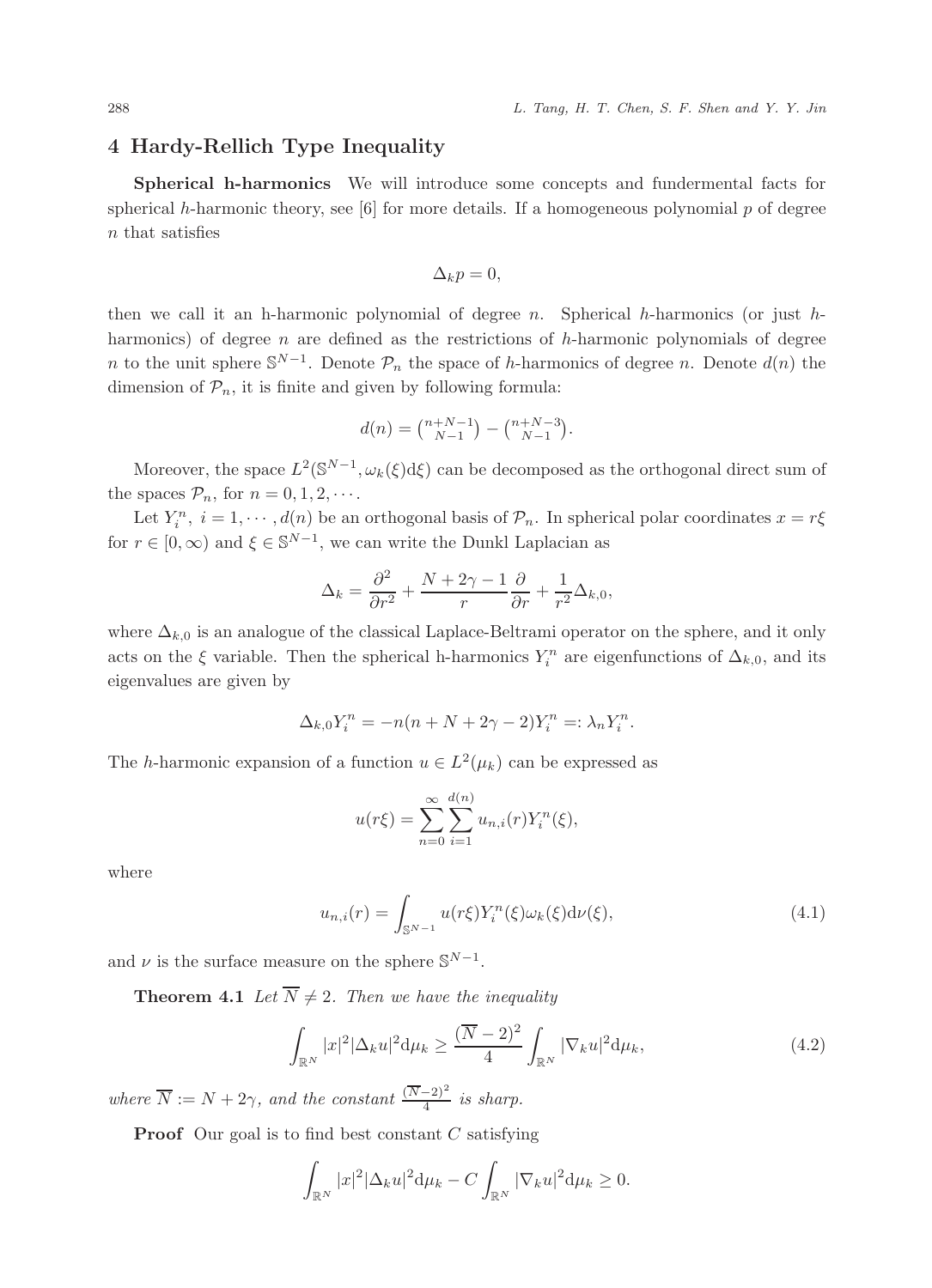Using spherical decomposition:

$$
\int_{\mathbb{R}^N} |x|^2 |\Delta_k u|^2 d\mu_k = \sum_{n=0}^{\infty} \sum_{i=1}^{d(n)} \int_0^{+\infty} \left( u''_{n,i} + \frac{\overline{N} - 1}{r} u'_{n,i} + \frac{\lambda_n}{r^2} u_{n,i} \right)^2 r^{\overline{N} + 1} dr,
$$

$$
\int_{\mathbb{R}^N} |\nabla_k u|^2 d\mu_k = - \sum_{n=0}^{\infty} \sum_{i=1}^{d(n)} \int_0^{+\infty} \left( u''_{n,i} + \frac{\overline{N} - 1}{r} u'_{n,i} + \frac{\lambda_n}{r^2} u_{n,i} \right) u_{n,i} r^{\overline{N} - 1} dr.
$$

By integration by parts, we have

$$
\int_{\mathbb{R}^N} |x|^2 |\Delta_k u|^2 d\mu_k - C \int_{\mathbb{R}^N} |\nabla_k u|^2 d\mu_k
$$
\n
$$
= \sum_{n=0}^{\infty} \sum_{i=1}^{d(n)} \int_0^{+\infty} (|u''_{n,i}|^2 r^{\overline{N}+1} - [(\overline{N}-1) + 2\lambda_n + C]|u'_{n,i}|^2 r^{\overline{N}-1} + (C\lambda_n + \lambda_n^2) u_{n,i}^2 r^{\overline{N}-3}) dr.
$$

Let

$$
I_{n,i} = \int_0^{+\infty} |u''_{n,i}|^2 r^{\overline{N}+1} dr - [(\overline{N}-1) + 2\lambda_n + C] \int_0^{+\infty} |u'_{n,i}|^2 r^{\overline{N}-1} dr
$$
  
+  $(C\lambda_n + \lambda_n^2) \int_0^{+\infty} u_{n,i}^2 r^{\overline{N}-3} dr.$ 

By using the following two weighted Hardy inequalities,

$$
\int_0^{+\infty} |u'|^2 r^{\overline{N}+1} dr \ge \frac{\overline{N}^2}{4} \int_0^{+\infty} u^2 r^{\overline{N}-1} dr,\tag{4.3}
$$

$$
\int_0^{+\infty} |u'|^2 r^{\overline{N}-1} dr \ge \frac{(\overline{N}-2)^2}{4} \int_0^{+\infty} u^2 r^{\overline{N}-3} dr,\tag{4.4}
$$

we get

$$
I_{n,i} \geq \left(\frac{\overline{N}^2}{4} - (\overline{N} - 1) - 2\lambda_n - C\right) \int_0^{+\infty} |u'_{n,i}|^2 r^{\overline{N} - 1} dr + (\lambda_n^2 + C\lambda_n) \int_0^{+\infty} u_{n,i}^2 r^{\overline{N} - 3} dr
$$
  
=  $\left(\frac{(\overline{N} - 2)^2}{4} - C - 2\lambda_n\right) \int_0^{+\infty} |u'_{n,i}|^2 r^{\overline{N} - 1} dr + \lambda_n (\lambda_n + C) \int_0^{+\infty} u_{n,i}^2 r^{\overline{N} - 3} dr.$ 

Let  $C \leq \frac{(\overline{N-2})^2}{4} - 2\lambda_n$ . Then we have

$$
I_{n,i} \ge \left[ \left( \frac{(\overline{N} - 2)^2}{4} - C - 2\lambda_n \right) \frac{(\overline{N} - 2)^2}{4} + \lambda_n (\lambda_n + C) \right] \int_0^{+\infty} u_{n,i}^2 r^{\overline{N} - 3} dr
$$
  
=  $\left[ \left( \frac{(\overline{N} - 2)^2}{4} - C \right) \frac{(\overline{N} - 2)^2}{4} + \lambda_n \left( \lambda_n + C - \frac{(\overline{N} - 2)^2}{2} \right) \right] \int_0^{+\infty} u_{n,i}^2 r^{\overline{N} - 3} dr \ge 0.$ 

Because  $C \leq \frac{(\overline{N}-2)^2}{4} - 2\lambda_n$  and  $C_{max} = \min_n \left\{ \frac{(\overline{N}-2)^2}{4} - 2\lambda_n \right\} = \frac{(\overline{N}-2)^2}{4}$  $\frac{-2j}{4}$ , we derive

$$
\left(\frac{(\overline{N}-2)^2}{4}-C\right)\frac{(\overline{N}-2)^2}{4}+\lambda_n\left(\lambda_n+C-\frac{(\overline{N}-2)^2}{2}\right)\geq 0.
$$

Thus (4.1) holds. Finally, we show the optimality of  $\frac{(\overline{N}-2)^2}{4}$ . For any  $\epsilon > 0$ ,

$$
u_{\epsilon} = \begin{cases} 1, & r \le 1, \\ r^{-\frac{\overline{N}-2+\epsilon}{2}}, & r > 1. \end{cases}
$$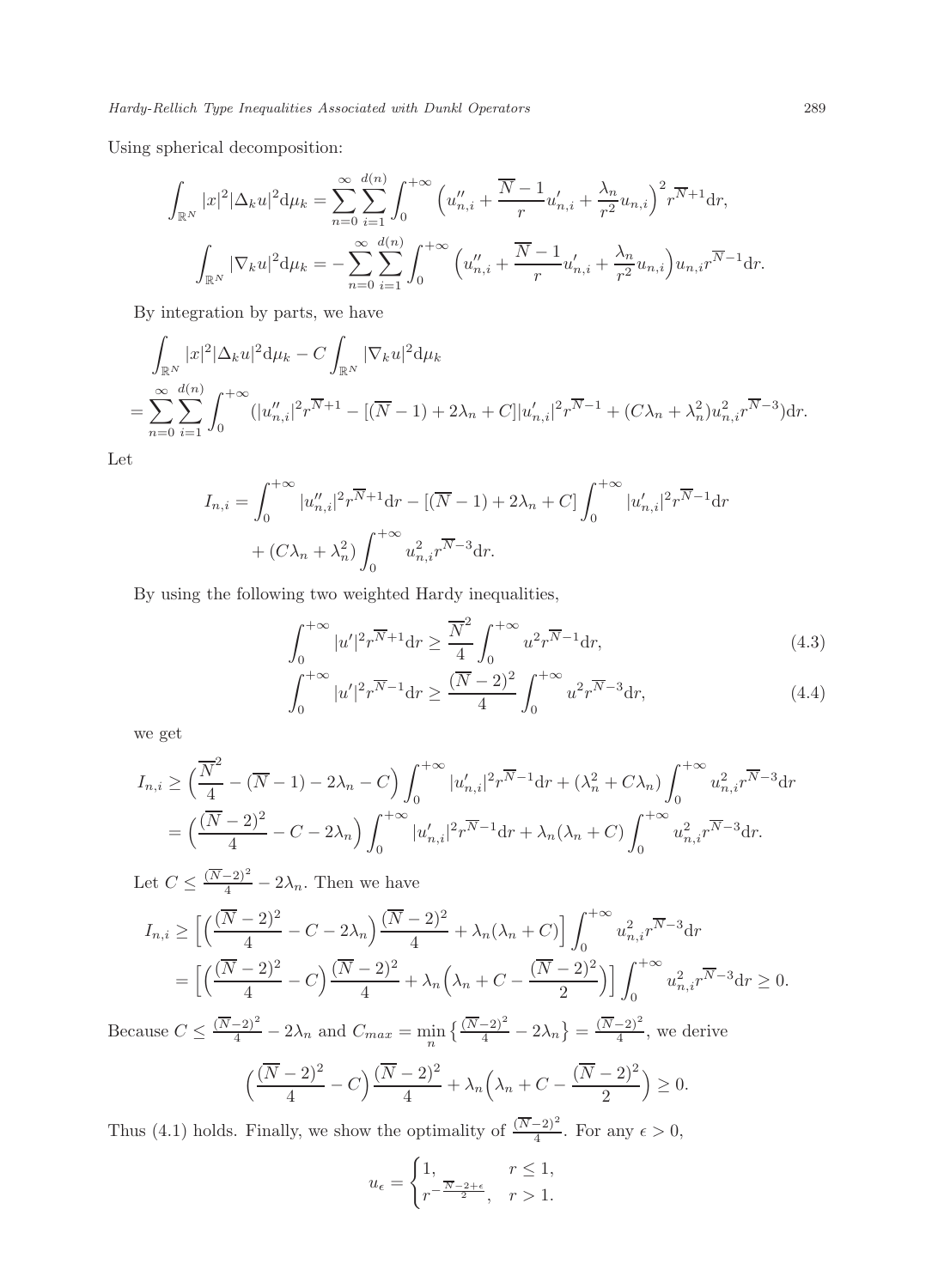290 L. Tang, H. T. Chen, S. F. Shen and Y. Y. Jin

Straightforward calculation shows

$$
\lim_{\epsilon \to 0} \frac{\int_{\mathbb{R}^N} |x|^2 |\Delta_k u_{\epsilon}|^2 d\mu_k}{\int_{\mathbb{R}^N} |\nabla_k u_{\epsilon}|^2 d\mu_k} = \frac{(\overline{N} - 2)^2}{4}.
$$

**Theorem 4.2** Assume  $N \ge 5 + 2\gamma$ . Then, for any  $u \in C_0^{\infty}(\mathbb{R}^N)$ , we have the inequality

$$
\int_{\mathbb{R}^N} |\Delta_k u|^2 \mathrm{d} \mu_k \ge \frac{\overline{N}^2}{4} \int_{\mathbb{R}^N} \frac{|\nabla_k u|^2}{|x|^2} \mathrm{d} \mu_k,\tag{4.5}
$$

where the constant  $\frac{\overline{N}^2}{4}$  $rac{v}{4}$  is sharp.

Proof By integration by parts,

$$
\int_{\mathbb{R}^N} \frac{|\nabla_k u|^2}{|x|^2} d\mu_k = -\int_{\mathbb{R}^N} \frac{\Delta_k u \cdot u}{|x|^2} d\mu_k + 2 \int_{\mathbb{R}^N} u \frac{x \cdot \nabla_k u}{|x|^4} d\mu_k,
$$

where

$$
\int_{\mathbb{R}^N} u \frac{x \cdot \nabla_k u}{|x|^4} d\mu_k = -\int_{\mathbb{R}^N} u \cdot \nabla_k \left(\frac{xu}{|x|^4}\right) d\mu_k
$$
\n
$$
= -\int_{\mathbb{R}^N} u \left(\frac{N-4}{|x|^4} u + \frac{x}{|x|^4} \nabla_k u + \frac{2}{|x|^4} \sum_{\alpha \in R_+} k_\alpha u(\sigma_\alpha x)\right) d\mu_k. \tag{4.6}
$$

Then

$$
\int_{\mathbb{R}^N} \frac{x \cdot \nabla_k u}{|x|^4} d\mu_k = -\frac{N-4}{2} \int_{\mathbb{R}^N} \frac{u^2}{|x|^4} d\mu_k - \sum_{\alpha \in R_+} k_\alpha \int_{\mathbb{R}^N} \frac{u(\sigma_\alpha x)u}{|x|^4} d\mu_k.
$$

Therefore

$$
\int_{\mathbb{R}^N} \frac{|\nabla_k u|^2}{|x|^2} d\mu_k = -\int_{\mathbb{R}^N} \frac{\Delta_k u \cdot u}{|x|^2} d\mu_k - (N-4) \int_{\mathbb{R}^N} \frac{u^2}{|x|^4} d\mu_k - 2 \sum_{\alpha \in R_+} k_\alpha \int_{\mathbb{R}^N} \frac{u(\sigma_\alpha x)}{|x|^4} d\mu_k \n= -\int_{\mathbb{R}^N} \frac{\Delta_k u \cdot u}{|x|^2} d\mu_k - (\overline{N} - 4) \int_{\mathbb{R}^N} \frac{u^2}{|x|^4} d\mu_k \n+ 2 \sum_{\alpha \in R_+} k_\alpha \int_{\mathbb{R}^N} \frac{(u - u(\sigma_\alpha x))u}{|x|^4} d\mu_k.
$$

Let

$$
u = \sum_{n=0}^{+\infty} \sum_{i=1}^{d(n)} u_{n,i}(r) Y_i^n(\xi),
$$
  

$$
u(\sigma_\alpha x) = \sum_{n=0}^{+\infty} \sum_{i=1}^{d(n)} \widetilde{u}_{n,i}(r) Y_i^n(\xi),
$$

where

$$
u_{0,1}(r) = \frac{1}{\omega_d^k} \int_{\mathbb{S}^{N-1}} u(r\xi) \omega_k(\xi) d\nu(\xi),
$$
  

$$
\tilde{u}_{0,1}(r) = \frac{1}{\omega_d^k} \int_{\mathbb{S}^{N-1}} u(r \cdot \sigma_\alpha(\xi)) \omega_k(\xi) d\nu(\xi),
$$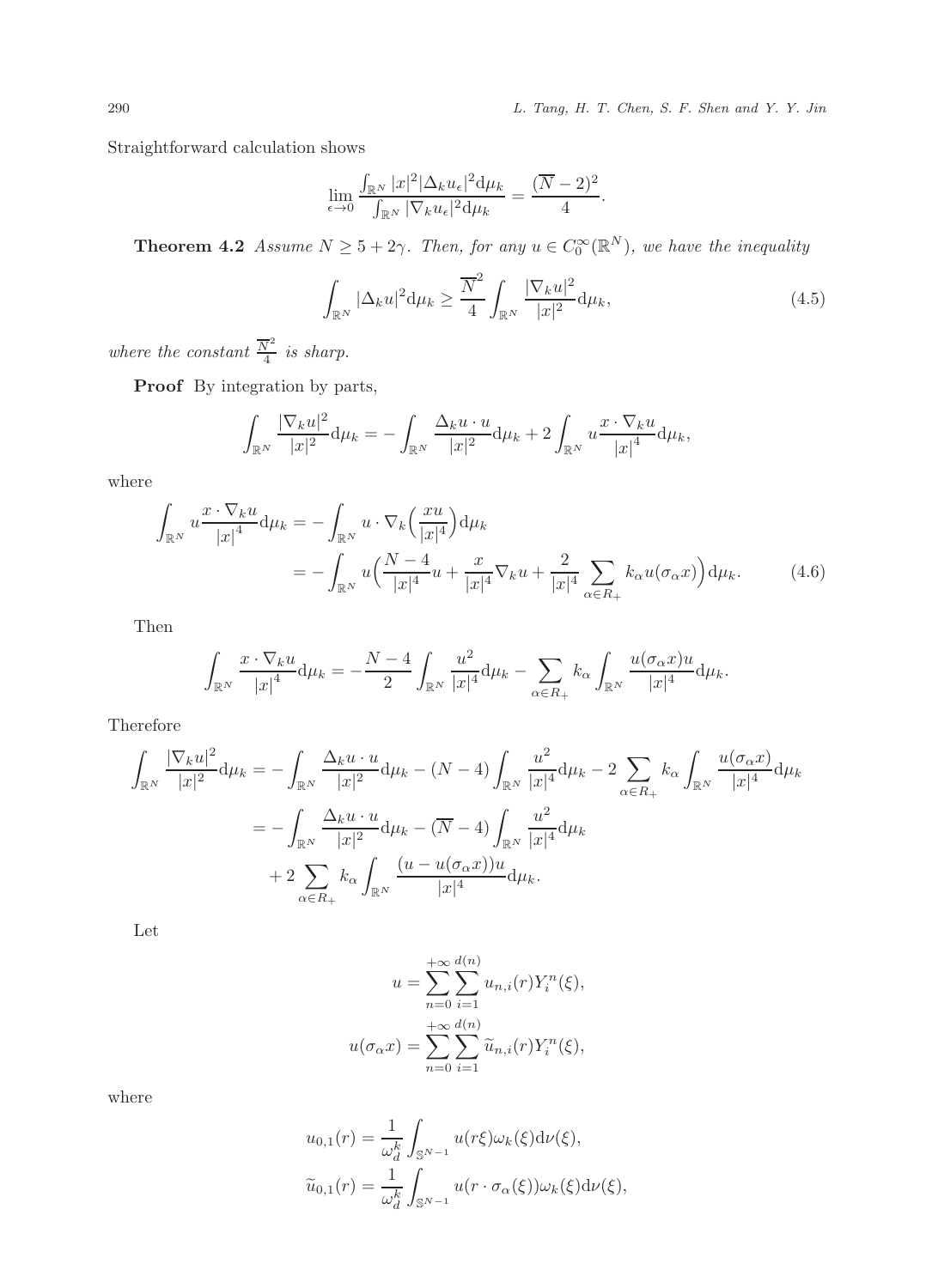where  $\omega_d^k := \int_{\mathbb{S}^{N-1}} \omega_k(\xi) d\nu(\xi)$  is the spherical measure. Note that  $\omega_k(\xi) d\nu(\xi)$  is G-invariant, by a change of variables  $\sigma_{\alpha} \xi \to \xi$ , we obtain

$$
\widetilde{u}_{0,1}(r) = u_{0,1}(r), \nu - u(\sigma_{\alpha} x) = \sum_{n=1}^{+\infty} \sum_{i=1}^{d(n)} (u_{n,i}(r) - \widetilde{u}_{n,i}(r)) Y_i^n(\xi).
$$

From Parseval identity, we have

$$
\int_{\mathbb{R}^N} \frac{1}{|x|^4} (u - u(\sigma_\alpha x))u d\mu_k = \sum_{n=1}^{+\infty} \sum_{i=1}^{d(n)} \int_0^{+\infty} (u_{n,i}(r) - \widetilde{u}_{n,i}(r)) \cdot u_{n,i}r^{\overline{N}-5} dr \n= \int_{\mathbb{R}^N} \frac{1}{|x|^4} [(u - u_{0,1}) - (u(\sigma_\alpha x) - \widetilde{u}_{0,1})](u - u_{0,1}) d\mu_k.
$$

Also

$$
- \int_{\mathbb{R}^N} \frac{1}{|x|^4} (u(\sigma_\alpha x) - \widetilde{u}_{0,1})(u - u_{0,1}) d\mu_k
$$
  
\n
$$
\leq \Big( \int_{\mathbb{R}^N} \frac{1}{|x|^4} (u(\sigma_\alpha x) - \widetilde{u}_{0,1})^2 d\mu_k \Big)^{\frac{1}{2}} \Big( \int_{\mathbb{R}^N} \frac{1}{|x|^4} (u - u_{0,1})^2 d\mu_k \Big)^{\frac{1}{2}}
$$
  
\n
$$
= \int_{\mathbb{R}^N} \frac{1}{|x|^4} (u - u_{0,1})^2 d\mu_k.
$$

Then we have

$$
\int_{\mathbb{R}^N} \frac{1}{|x|^4} (u - u(\sigma_\alpha x))u \, d\mu_k \le 2 \int_{\mathbb{R}^N} \frac{1}{|x|^4} (u - u_{0,1})^2 \, d\mu_k. \tag{4.7}
$$

By using spherical decomposition,

$$
\int_{\mathbb{R}^N} \frac{|\nabla_k u|^2}{|x|^2} d\mu_k
$$
\n
$$
\leq -\int_{\mathbb{R}^N} \frac{u \cdot \Delta_k u}{|x|^2} d\mu_k - (\overline{N} - 4) \int_{\mathbb{R}^N} \frac{u^2}{|x|^4} d\mu_k + 4\gamma \int_{\mathbb{R}^N} \frac{1}{|x|^4} (u - u_{0,1})^2 d\mu_k
$$
\n
$$
= -\sum_{n=0}^{\infty} \sum_{i=1}^{d(n)} \int_0^{+\infty} \left[ u_{n,i} \left( u_{n,i}'' + \frac{\overline{N} - 1}{r} u_{n,i}' + \frac{\lambda_n}{r^2} u_{n,i} \right) r^{\overline{N} - 3} + (\overline{N} - 4) \cdot u_{n,i}^2 r^{\overline{N} - 5} \right] dr
$$
\n
$$
+ 4\gamma \sum_{n=1}^{\infty} \sum_{i=1}^{d(n)} \int_0^{+\infty} u_{n,i}^2 r^{\overline{N} - 5} dr
$$
\n
$$
= \sum_{n=0}^{\infty} \sum_{i=1}^{d(n)} \int_0^{+\infty} [|u_{n,i}'|^2 r^{\overline{N} - 3} - \lambda_n u_{n,i}^2 r^{\overline{N} - 5}] dr + 4\gamma \sum_{n=1}^{\infty} \sum_{i=1}^{d(n)} \int_0^{+\infty} u_{n,i}^2 r^{\overline{N} - 5} dr.
$$

So

$$
\int_{\mathbb{R}^N} |\Delta_k u|^2 d\mu_k - C \int_{\mathbb{R}^N} \frac{|\nabla_k u|^2}{|x|^2} d\mu_k
$$
\n
$$
\geq \sum_{n=0}^{\infty} \sum_{i=1}^{d(n)} \int_0^{+\infty} \left[ \left( u_{n,i}'' + \frac{\overline{N} - 1}{r} u_{n,i}' + \frac{\lambda_n}{r^2} u_{n,i} \right)^2 r^{\overline{N} - 1} - C |u_{n,i}'|^2 r^{\overline{N} - 3} + \lambda_n C u_{n,i}^2 r^{\overline{N} - 5} \right] dr
$$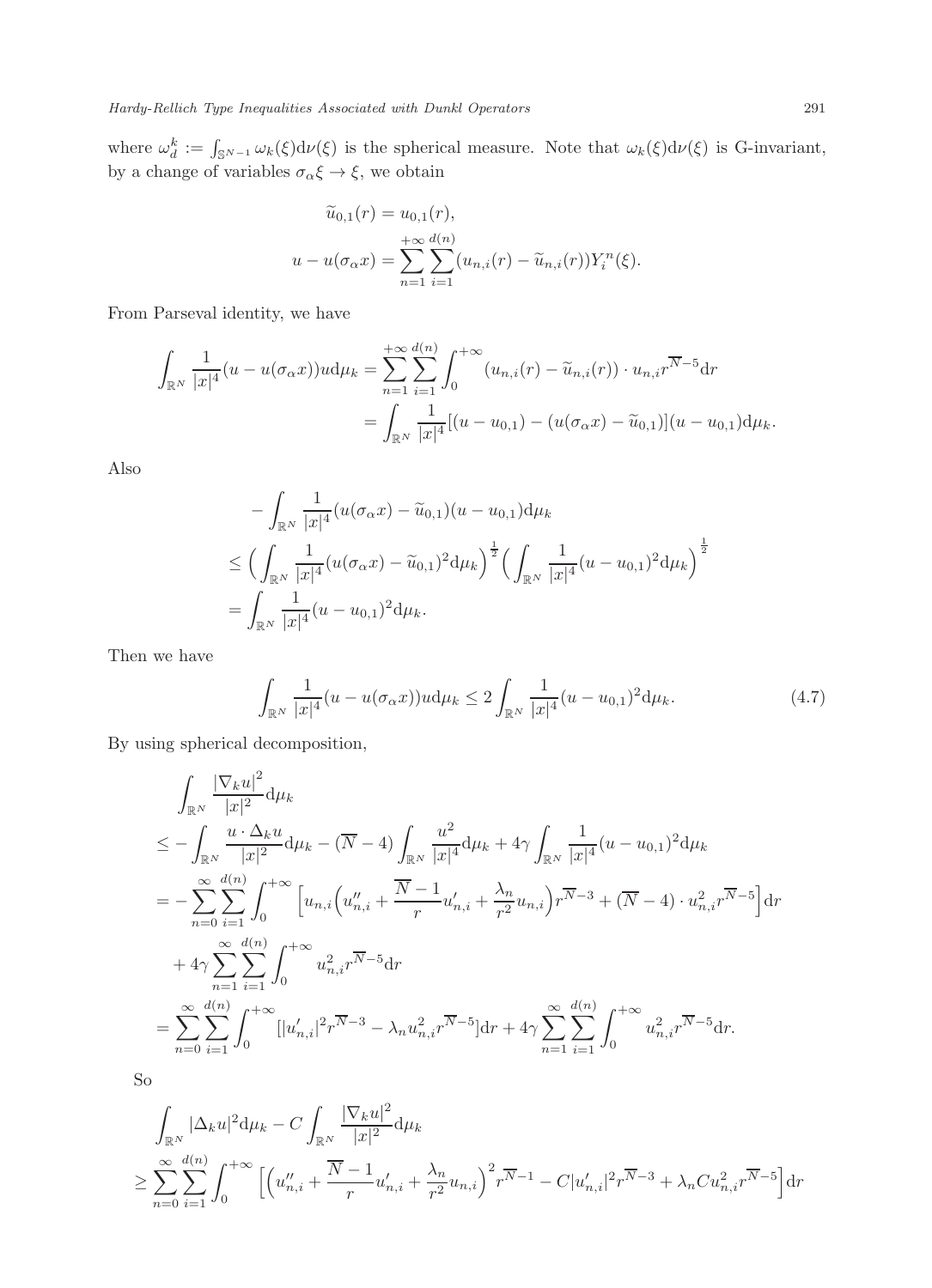292 L. Tang, H. T. Chen, S. F. Shen and Y. Y. Jin

$$
-4C\gamma \sum_{n=1}^{\infty} \sum_{i=1}^{d(n)} \int_{0}^{+\infty} u_{n,i}^{2} r^{\overline{N}-5} dr
$$
  
=
$$
\sum_{n=0}^{\infty} \sum_{i=1}^{d(n)} \int_{0}^{+\infty} [|u''_{n,i}|^{2} r^{\overline{N}-1} + A_{n}|u'_{n,i}|^{2} r^{\overline{N}-3} + B_{n} u_{n,i}^{2} r^{\overline{N}-5}] dr.
$$

By integration by parts, we obtain

$$
A_n = \overline{N} - 2\lambda_n - 1 - C,
$$
  
\n
$$
B_n = \begin{cases} \lambda_0(\lambda_0 - 2(\overline{N} - 4) + C), & n = 0, \\ \lambda_n(\lambda_n - 2(\overline{N} - 4) + C) - 4C\gamma, & n \ge 1, \end{cases}
$$

since  $\lambda_0 = 0$ , one has  $B_0 = 0$ .

Using the following weighted Hardy inequality

$$
\int_0^{+\infty} |u'|^2 r^{\overline{N}-1} dr \ge \frac{(\overline{N}-2)^2}{4} \int_0^{+\infty} u^2 r^{\overline{N}-3} dr,\tag{4.8}
$$

$$
\int_0^{+\infty} |u'|^2 r^{\overline{N}-3} \mathrm{d}r \ge \frac{(\overline{N}-4)^2}{4} \int_0^{+\infty} u^2 r^{\overline{N}-5} \mathrm{d}r,\tag{4.9}
$$

and denoting

$$
I_{n,i} = \int_0^{+\infty} [|u''_{n,i}|^2 r^{\overline{N}-1} + A_n |u'_{n,i}|^2 r^{\overline{N}-3} + B_n u_{n,i}^2 r^{\overline{N}-5}] dr,
$$

we have

$$
I_{n,i} \ge \left[A_n + \frac{(\overline{N} - 2)^2}{4}\right] \int_0^{+\infty} |u'_{n,i}|^2 r^{\overline{N} - 3} dr + B_n \int_0^{+\infty} u_{n,i}^2 r^{\overline{N} - 5} dr. \tag{4.10}
$$

For  $n = 0$ ,

$$
I_{0,1} \ge \left(\frac{\overline{N}^2}{4} - C\right) \int_0^{+\infty} |u'_{0,1}|^2 r^{\overline{N}-3} dr,
$$

so we get  $C \leq \frac{\overline{N}^2}{4}$  $\frac{v}{4}$ .

For  $n \geq 1$ , take  $C = \frac{\overline{N}^2}{4}$  $\frac{\sqrt{4}}{4}$ , we get

$$
I_{n,i} \ge -2\lambda_n \int_0^{+\infty} |u'_{n,i}|^2 r^{\overline{N}-3} dr + B_n \int_0^{+\infty} u_{n,i}^2 r^{\overline{N}-5} dr
$$
  
\n
$$
\ge \left[ -2\lambda_n \frac{(\overline{N}-4)^2}{4} + \lambda_n \left( \lambda_n - 2(\overline{N}-4) + \frac{\overline{N}^2}{4} \right) - \overline{N}^2 \gamma \right] \int_0^{+\infty} u_{n,i}^2 r^{\overline{N}-5} dr
$$
  
\n
$$
= D_n \int_0^{+\infty} u_{n,i}^2 r^{\overline{N}-5} dr,
$$

here

$$
D_n := \lambda_n \left(\lambda_n - \frac{\overline{N}^2 - 8\overline{N}}{4}\right) - \overline{N}^2 \gamma.
$$

So

$$
D_1 = \frac{(N-5-2\gamma)\overline{N}^2 + 4}{4}.
$$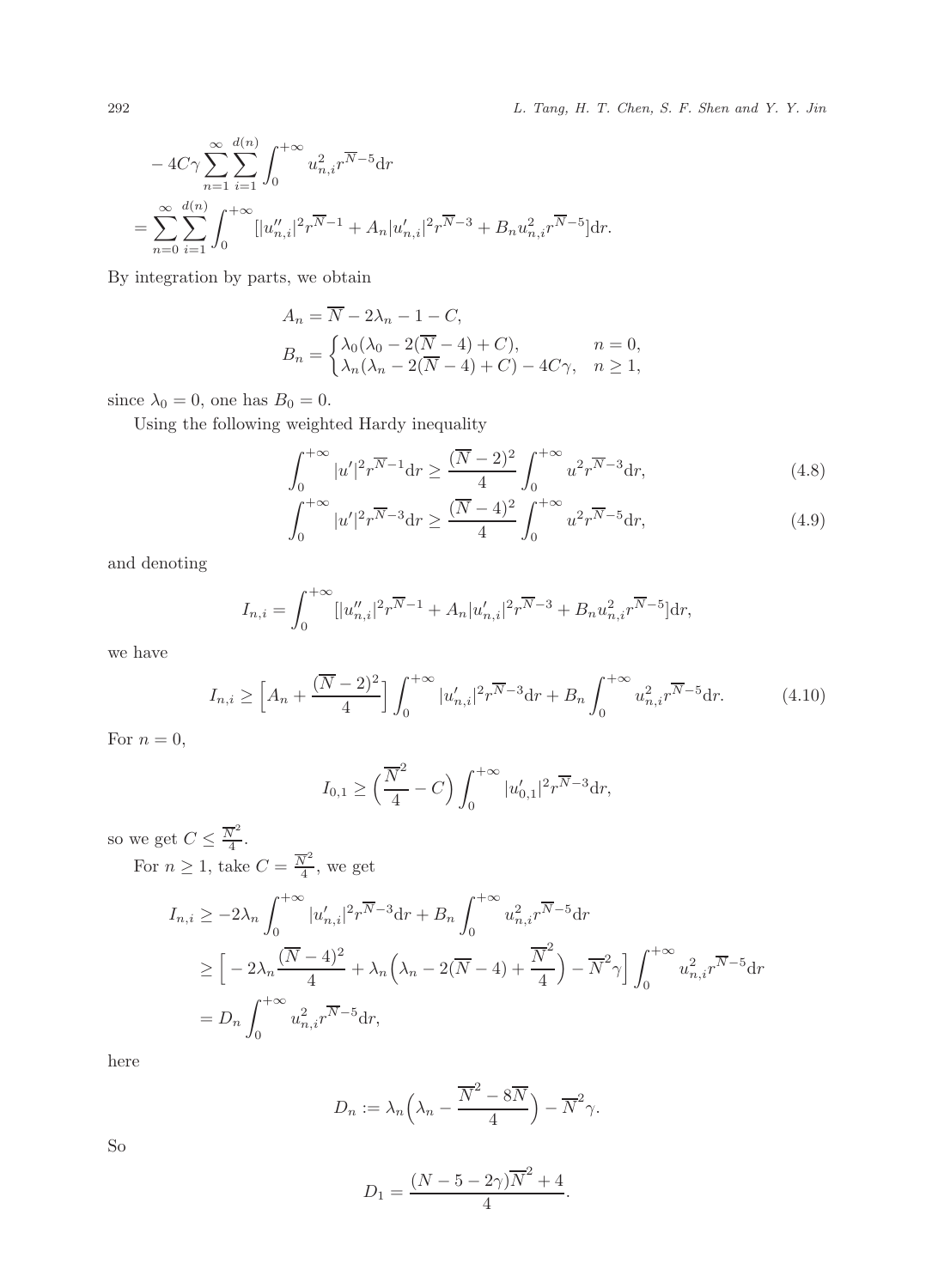When  $N \geq 5 + 2\gamma$ ,  $D_1 \geq 0$ ,

$$
D_2 = \frac{2N\overline{N}^2}{4} \ge 0,
$$

 $D_n \ge D_2 \ge 0$   $(n = 3, 4, \cdots)$ , so (4.5) holds.

Next we prove the optimality of the constant  $\frac{\overline{N}^2}{4}$  $\frac{\sqrt{4}}{4}$ . For any  $\epsilon > 0$ , take

$$
u_{\epsilon} = \begin{cases} 1, & r \le 1, \\ r^{-\frac{\overline{N}-4+\epsilon}{2}}, & r > 1. \end{cases}
$$

By directly computing, it follows that

$$
\lim_{\epsilon \to 0} \frac{\int_{\mathbb{R}^N} |\Delta_k u_{\epsilon}|^2 d\mu_k}{\int_{\mathbb{R}^N} \frac{|\nabla_k u_{\epsilon}|^2}{|x|^2} d\mu_k} = \frac{\overline{N}^2}{4}.
$$

Acknowledgement The authors thank the anonymous reviewer's suggestions for improving this manuscript.

#### References

- [1] Ancona, A., On strong barriers and an inequality of Hardy for domains in  $\mathbb{R}^2$ , J. Lond. Math. Soc., 34, 1986, 274–290.
- [2] Balinsky, A. A. and Evans, W. D., Some recent results on Hardy-type inequalities, Appl. Math. Inf. Sci., 4(2), 2010, 191–208.
- [3] Balinsky, A. A., Evans, W. D. and Lewis, R. T., The Analysis and Geometry of Hardy's Inequality, Universitext, Springer-Varleg, Cham, 2015.
- [4] Barbatis, G., Filippas, S. and Tertikas, A., A unified approach to improved  $L^p$  Hardy inequalities with best constants, Trans. Amer. Math. Soc., 356, 2001, 2169–2196.
- [5] Brezis, H. and Marcus, M., Hardy's inequalities revisited, Annali della Scuola normale superiore di Pisa, Classe di scienze, 25(1), 1997, 217–237.
- [6] Dai, F. and Xu, Y., Analysis on h-Harmonics and Dunkl Transforms, Advanced Courses in Mathematics, CRM Barcelona, Birkhauser/Springer-Verlag, Basel, 2015.
- [7] D'Ambrosio, L. and Dipierro, S., Hardy inequalities on Riemannian manifolds and applications, Ann. Inst. H. Poinc. Anal. Non Lin., 31, 2014, 449–475.
- [8] Davies, E. B., The Hardy constant, Q. J. Math. Oxf., 46(2), 1995, 417–431.
- [9] Giga, Y. and Pisante. G., On representation of boundary integrals involving the mean curvature for meanconvex domains, Geom. Part. Dif. Eq., CRM Series, 15, Ed. Norm., Pisa, 2013, 171–187.
- [10] Gromov, M., Sign and geometric meaning of curvature, Rend. Sem. Mat. Fis. Milano, 61(1), 1991, 9–123.
- [11] Hardy, G. H., An inequality between integrals, Messenger Math., 54, 1925, 150–156.
- [12] Jerome, A. and Goldstein, I. K., The Hardy inequality and nonlinear parabolic equations on Carnot groups, Nonlinear Analysis, 69, 2008, 4643–4653.
- [13] Jin, Y. Y., Hardy-type inequalities on the H-type groups and anisotropic Heisenberg groups, Chin. Math. Ann. B, 29(5), 2008, 567–574.
- [14] Jin, Y. Y. and Han, Y. Z., Weighted rellich inequality on H-type groups and nonisotropic heisenberg groups, Journal of Inequalities and Applications, 2010, 2010, 1–17.
- [15] Jin, Y. Y. and Shen, S. F., Weighted hardy and rellich inequality on carnot groups, Archiv Der Mathematik, 96, 2011, 263–271.
- [16] Keller, M., Pinchover, Y. and Pogorzelski, F., Optimal hardy inequalities for Schrödinger operators on graphs, *Communications in Mathematical Physics*,  $358(3)$ ,  $2016$ ,  $1-24$ .